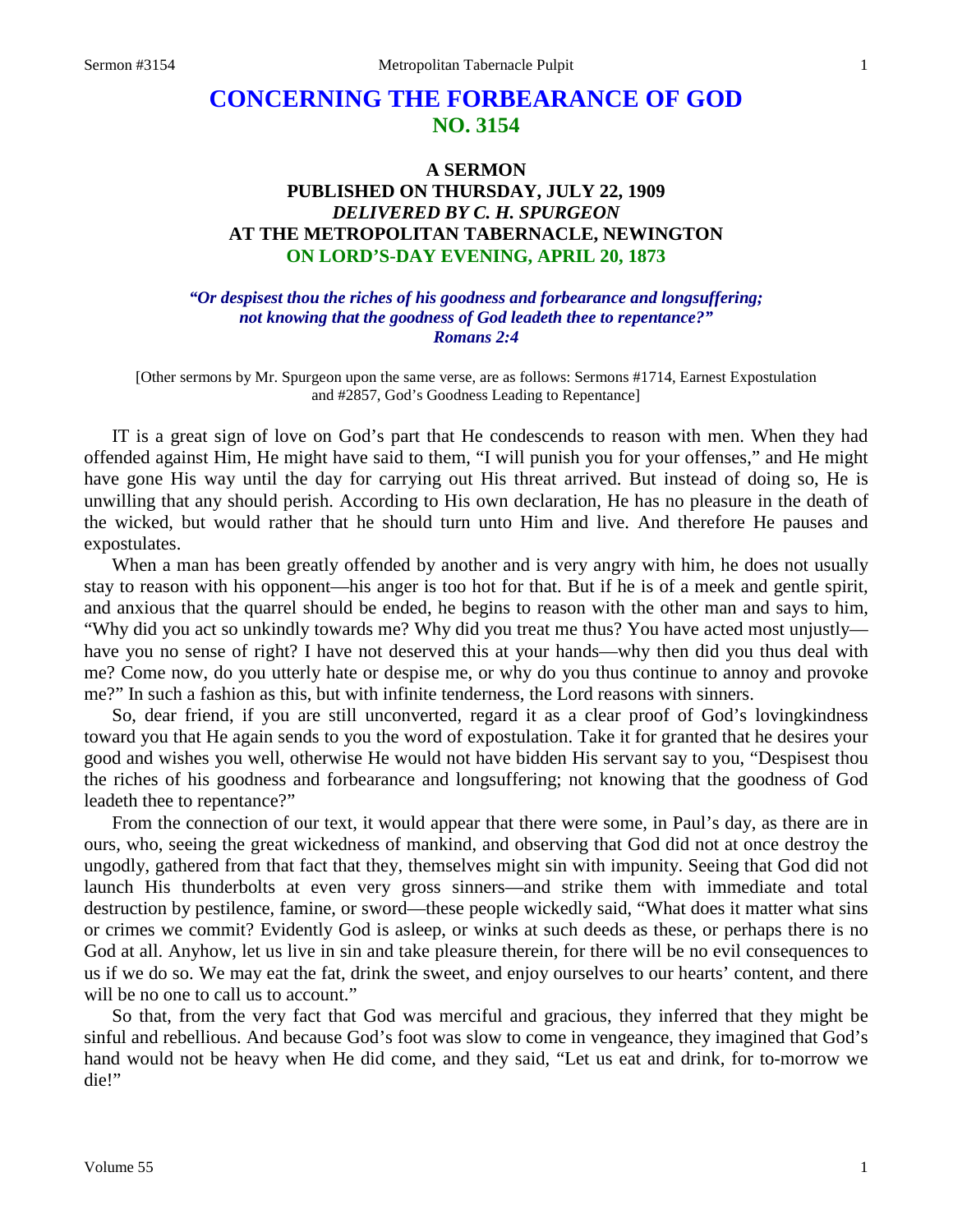It was to a sinner of this sort that Paul put the question, "Despisest thou the riches of his goodness and forbearance and longsuffering?" I am going to put that question to you who are here—and I pray that the Holy Spirit may put it to the conscience of every unconverted man and woman.

**I.** Now first LET US HONOR THE GOODNESS, FORBEARANCE, AND LONGSUFFERING OF GOD.

*The description given by the apostle is threefold.* "The riches of his goodness and forbearance and longsuffering." I shall probably not be wrong in saying that God's "goodness" may refer to the way in which He has overlooked all our past sins, so that He has not yet dealt with us in justice concerning them. That His forbearance may refer to our present sins, the transgressions of this day and hour, and that His longsuffering may refer to our future sins, for He knows that we shall continue to sin, yet He does not destroy us, but bears with us still.

What a heavy weight is upon my mind and heart as I think of the forbearance of God towards the impenitent with regard to their past sins! Why, there are some of you who have committed sins that you would be ashamed to have mentioned—sins against light and knowledge too, which you knew to be sins, not merely one or two, but very many. It would have been the easiest possible thing in the world for God to have destroyed you, yet He has not done so.

How long can you keep your temper when you are provoked? Five minutes? Half an hour? "That is a long time," say you. Suppose you were insulted to your face, how long would you hold your peace and bear it? An hour? I fear there are not many of you who would do that, but that you would soon give an answer to the man who had dared thus to challenge you.

What, then, shall I say of God, who has borne with some here thirty, forty, fifty, sixty, seventy, perhaps eighty years, in which the mere fact of their living has been an insult to Him, for they have lived in opposition to His will and His law, and have often defied Him to His face, and in their provoking blasphemy, have even invited Him to damn their bodies and souls.

Oh, the amazing mercy of a God who can bear with a sinner for twelve months, who can even bear with him for fifty times twelve months and can still stand—and in tones of pity and entreaty say, "Come now, come even *now*, and let us reason together, saith the LORD: though your sins be as scarlet, they shall be as white as snow; though they be red like crimson, they shall be as wool."

Then, next, it is no small mercy that God bears with your present sins, so despise not the riches of His forbearance to you now. Most of you have long been hearers of the Gospel. You are sitting in the place where you have sat and heard the Gospel preached hundreds of times—and the very pew you are sitting in might witness against you that, although you have so long heard it, you have refused to obey it.

You have promised better things, but you have never performed them. You have lied, not to men, but unto God. You have lulled your conscience to sleep when God has spoken to you through it and you have even quenched His Holy Spirit when He has striven with you—yet up to this moment, God who, without uttering a word, could send your guilty soul to hell, forbears to do so.

He cries, "How can I give thee up?" He looks the rebel in the face and says to him, "How can I damn you? How can I cast you into hell? my compassions are moved towards you. My repentings are kindled together." It is indeed great grace for God to do this—and He is doing it now. Every moment that an unconverted man is out of hell, God is manifesting towards him the riches of His forbearance, and it is no small strain upon divine mercy when men continue to sin notwithstanding this forbearance.

The Roman lictors used to carry on their shoulders the rods with which prisoners were condemned to be beaten—and in the center of the rods was the axe for the final punishment of death. Those rods were bound with cords having many knots, and the lictors would untie the knots slowly while the judge waited to see if the prisoner would say something that would prevent him from being beaten—but when the last knot was untied, they bared his back to scourge him. The judge still looked at him to see if there was any sign of repentance—and if there was not any, then came the axe.

So, with regard to some of you, God has been undoing the knots one by one—ay, and He has beaten you with more than one of His rods—you have suffered from sickness, and poverty, and many other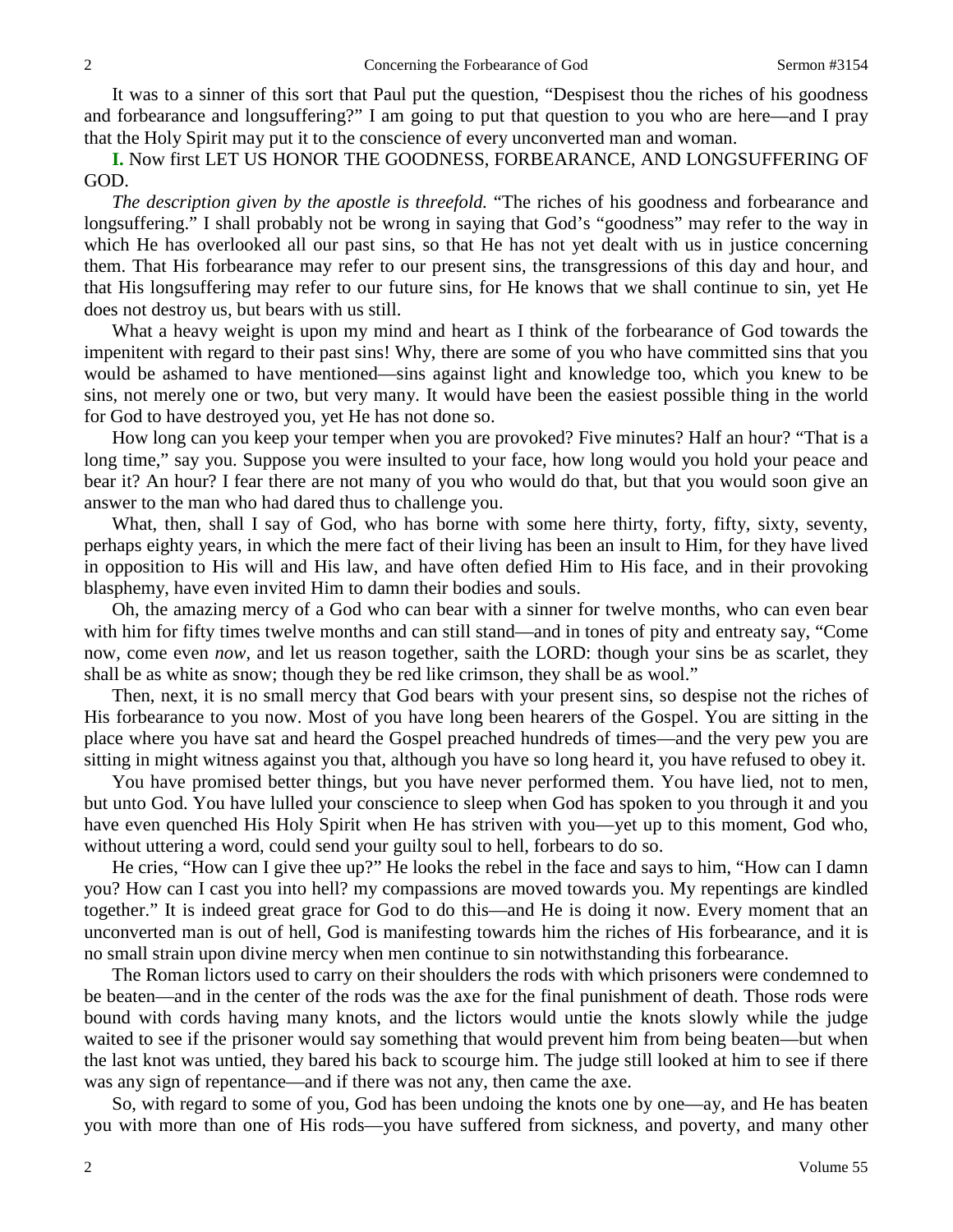tribulations. God's rods are smiting you now, but He is slow to take up the axe. He is stern in His judgment upon the impenitent, but He is very pitiful and compassionate—and unwilling to deal the death-blow if it can be prevented. "Turn ye," says He, "turn ye from your evil ways; for why will ye die, O house of Israel?" and with all the eloquence of words, He cries to men that they would turn unto Him and live.

Then there is the longsuffering of God with regard to sins that are yet to be committed. O sinner, you cannot promise that you will not sin in the future! You may foolishly say, "I will not," but the Ethiopian might sooner change his skin and the leopard his spots as that you, who are accustomed to do evil, might begin in your own strength to do well.

The fountain of your heart is foul—so polluted streams must continue to flow from it. You are born of such a race and you have so added to your natural depravity by your constant sinfulness that you will still go on to sin until grace changes and renews you. How is it that God, who knows this, does not strike you out of existence? Is He going to spare you for another year still to set your hard heart against His love? Sinner, does God mean to spare you for another seven years' fornication and lust? Will He permit you to live another ten years to still be a thief? Shall you have another twenty years in which every Sabbath shall be spent in sin, and in which almost every night shall see you reeling as a drunkard through the streets?

Oh, if God knows that you will sin like this, how is it that He bears with you? If the destroying angel is told what you will be, he will stand with his sword drawn, or with his hand upon its hilt, and say, "Commission me, dread Sovereign, to cleanse the earth of those who blaspheme Your name, and break Your law, and it shall be done!" But God says, "Put up your sword into its sheath and wait a little longer! They shall have another appeal, another invitation, and another entreaty." Oh, that these might be of avail to them and that they might turn unto God, and live!

Beside this threefold appeal in the text, *God's goodness is manifested in great abundance*. "Despisest thou *the riches of his goodness* and forbearance and longsuffering?" Truly God's mercy to us has been like a mine of riches. What has God not done for some of us? If I were not, at this moment, a believer, I should be of all here present one of the most ungrateful. I will state my own case knowing it to be similar to that of many others who are present.

Cradled in the home of piety, nurtured with the tenderest care, taught the Gospel from my youth up, with the holiest example of my parents, the best possible checks all around to prevent me running into sin—yet, notwithstanding all that, sinning and revolting more and more, but checked by conscience, as when a steed tries to leap forth, but its rider reins it in—yet still resolved to sin—determined to go further and yet further into it, and even being angry with God for checking sin.

Trying to get the bit between one's teeth, and to run away from God, and sin worse than before. Then struck down by the hand of God in sickness, alarmed, terrified, resolving to live differently—but being raised up to health again, shaking off serious impressions with a laugh, and going back to the follies of sin again. Then once more rebuked, made to tremble, thunderstruck, and awed before God hearing of the precious Savior, yet putting Him off, and saying that another day would be soon enough to be a Christian. That is my sad story until sovereign grace met with me, and that is also the story of many others present here.

Yet all the while, God has kept you supplied with the blessings of providence so that you have never suffered want. He has preserved you from the dangers and trials and troubles which a great many others have had to endure. He has placed you where an earnest Gospel ministry never lets you rest in your sin. He has put you where faithful friends importune you with tears to care about your immortal soul. He has raised you up from sickness, perhaps preserved you in the day of battle, delivering you when many others died all around you.

Has God done all this for you and are there in your mind no tender thoughts toward Him, no grateful memories of His great mercy? Oh think of where you might have been long ago! Might they not have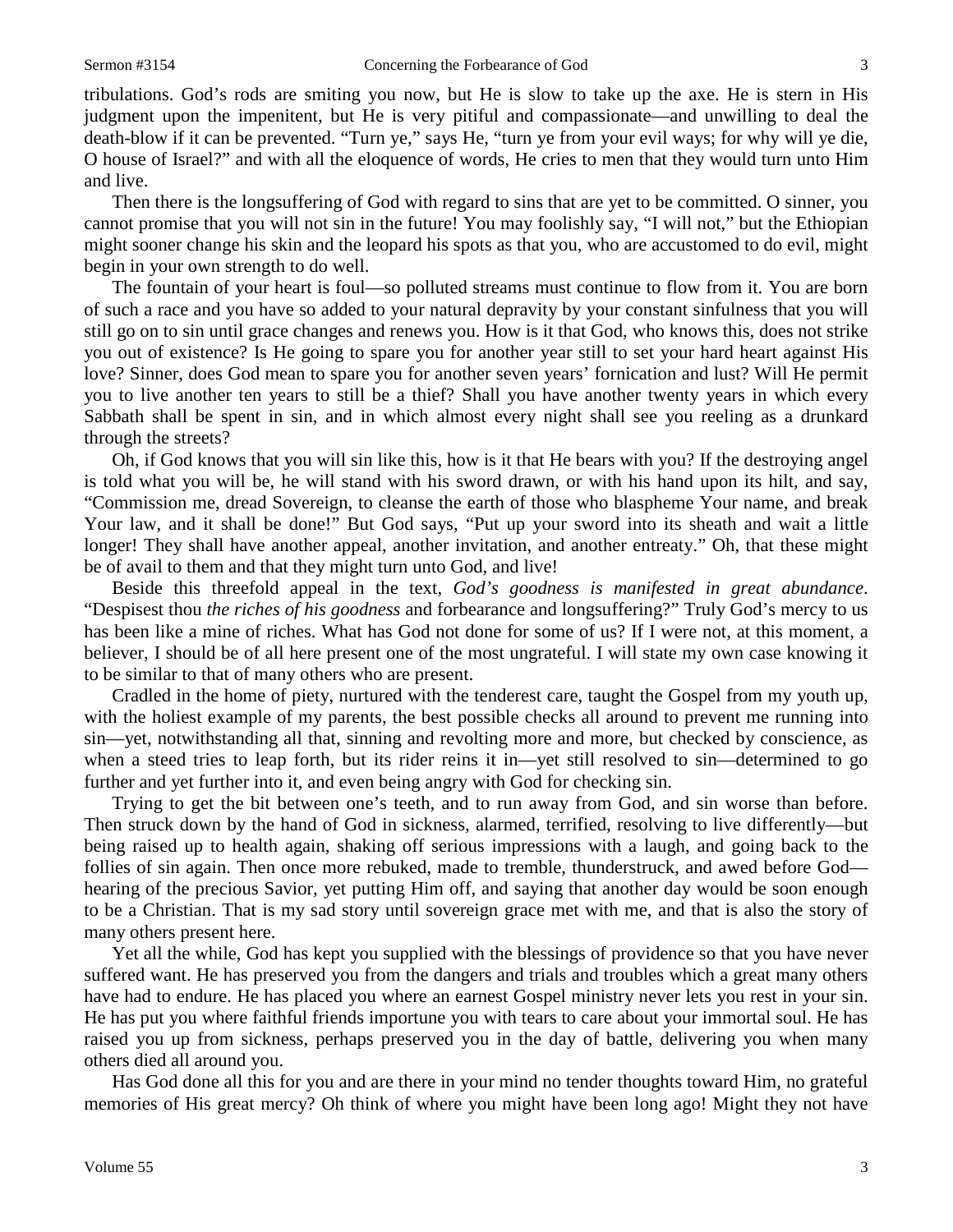said over your dead body, "Earth to earth, ashes to ashes, dust to dust?" Ay, long ago there might have been a portion for you in that dread place where the worm dies not and the fire is not quenched.

Think of the gracious promises that are still proclaimed in your hearing, that, if you return unto the Lord, He will have mercy upon you and will forgive you all your trespasses. Think of the Christ of God who died for sinners on the cross. Think of the Spirit of God who has come down to earth to strive and plead with sinners. Think of the Father's almighty love, which is bestowed upon all those who put their trust in Jesus Christ, His Son.

Oh, there have indeed been riches of mercy, riches of goodness, riches of forbearance, riches of longsuffering, and man, do you despise all this? Woman, away yonder, do *you* despise all this? All this mercy has passed before you in one long panorama for many years—what do you say about it? Do you not say, "My God, forgive me that I have so long slighted You?" Or will you still despise the riches of his goodness and forbearance and longsuffering?

I might, if I had time, try to measure the longsuffering of God. And if I did, I should need four lines. *The excellence of God's goodness is manifested by four considerations*. First consider the Divine Person who manifests it. Remember who *God* is. Think how great He is. No one likes to be insulted by his inferiors, then how can God bear to be insulted by the creatures whom He has made, the creatures who owe Him their very breath? How can God endure to be opposed and defied by one so utterly insignificant and unworthy as man is? Yet He does not crush His rebellious creatures as He well might.

Think next of His omniscience. We sometimes bear with people because we forget much of what they have said or done, but what would it be to have before your mind's eye all the evil speaking of twenty years ago, and all the hard sayings and unkind acts of a long life of enmity against you? Yet, though God has all our sins ever before Him, and our most secret sins in the light of His countenance, He does still forbear to smite and destroy us.

Think, too, how powerful He is—none can escape from Him when He pursues them. Moses could run away from Pharaoh and hide in the land of Midian, but where could we flee to escape from the vengeance of God if He had resolved at once to punish all those who had rebelled against Him? How could we have stood up against Him? Where are the bars of brass that could resist the omnipotence of the besieging God? None of His creatures can stand against Him anymore than the stubble can stand against the flame, or the tow against the fire. And yet He has such forbearance that He has put up with us all these years. O blessed God, I love You for Your wondrous patience to me and to my fellow sinners that You do still spare us though we have so sorely provoked You!

Then take another measuring line and consider the being to whom God's goodness is manifested that is, *man*. Think of what man is and then ask yourself if such a little insignificant creature dares to proclaim war against God. Has he the audacity to defy God and to say, "I will not do what You have bidden me do?" Why, the ant that crosses your path, on a summer evening, is not half as insignificant in comparison with you as you are when compared with the Almighty God.

And it is man who has received so much from God—man, who could not live an instant without God's permission and support—who stands up and says that he will not be God's servant and that he will not accept the Savior whom God has appointed! O you heavens, how is it that you do not fall and crush the miscreant? Great God, it is only because You are God that You do put up with sinful men so long!

Another measuring line is this—consider the conduct to which God's goodness is a reply. In other words, consider what *sin* is. There is not a person here who has ever seen sin as it really is in God's sight. In the least sin there is more evil than there is even in hell, for hell is at least the vindication of divine justice, but sin defies that justice. Sin is an unlimited and unmitigated evil. There are sins that are so wanton, so aggravating, so willful, and men go so much out of their way to commit them—there are sins that are repeated so often, even in spite of chastisement—there are some sins that are so polluting, so defiling, in which a man degrades and ruins others as well as himself, and there are some sins so infamous that it is marvelous that God still bears with the men who commit them, and that, while He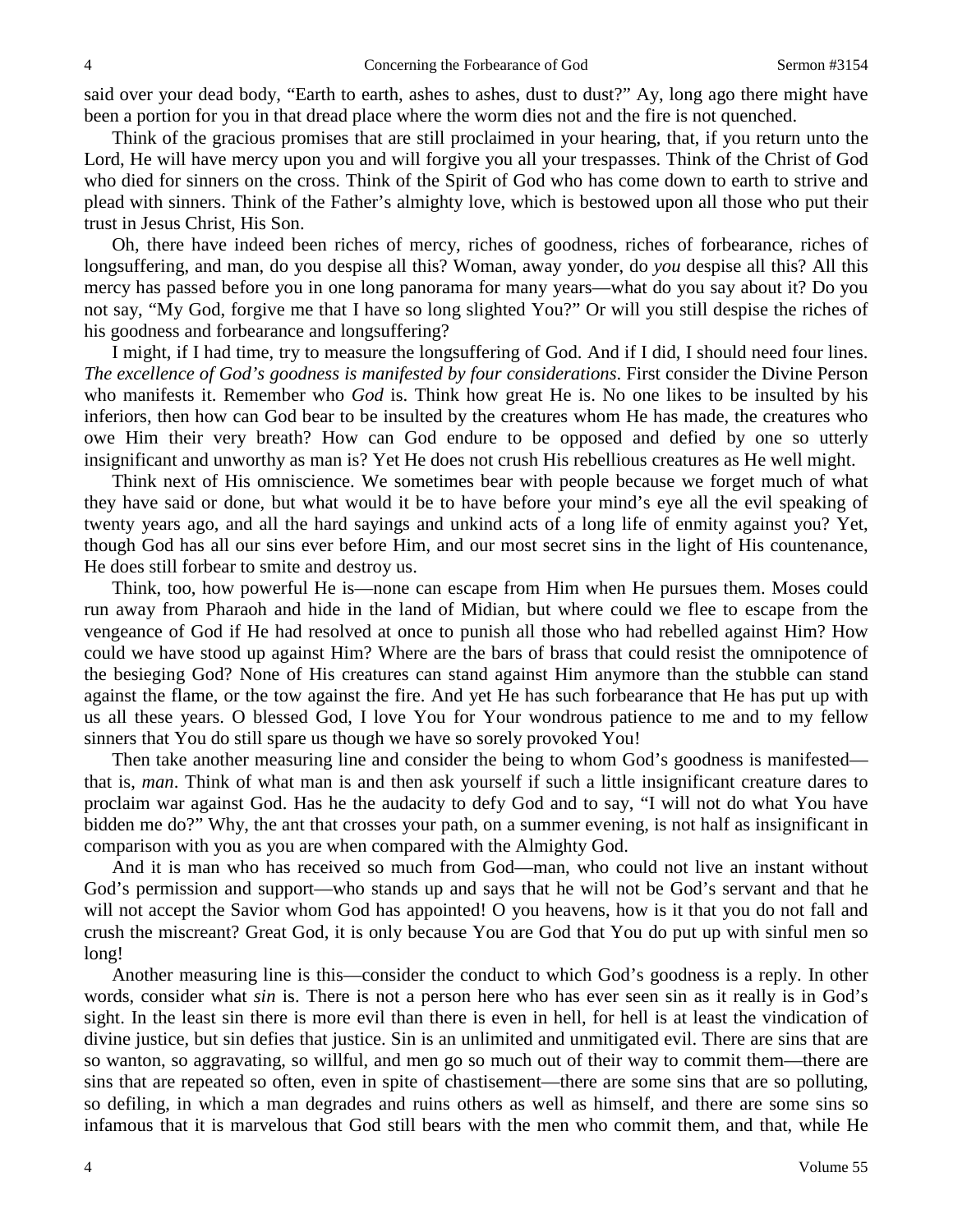holds back the thunderbolts of justice, He holds out the silver sceptre of mercy, and says even to the

chief of sinners, "Believe on the Lord Jesus Christ, and thou shalt be saved." Then if we wanted one other measuring line, it should be the consideration of the boons which God's goodness brings. Our common mercies—daily bread, raiment to put on, health for necessary labor, rescue from peril, preservation from death, the institution of the Sabbath, the gift of the Bible, the Gospel of salvation—these are immeasurable boons. Who, then, can calculate the riches of the goodness and forbearance and longsuffering of God?

I cannot help feeling ashamed of myself while I am talking to you upon this theme, for I have a case to plead for God that I think I ought to plead much better than I do. And if I knew how to do it, I would do it, my gracious, blessed God. Alas! Alas! there are some of you who treat God so ill, yet He has never done you any harm and He is always doing you good. If His service were slavery, I would not wonder if you did not serve Him. If to be His children were to be tortured and made unhappy, I could not so much blame you.

But as His service is perfect freedom, as His love is ineffable bliss, as His presence is heaven begun below, why do you flee from that which is for your own highest happiness, and run away from that which is all of God's mercy to you? O sin, you have made men insane. You have given them over to a madness which makes them see no beauty in God, no charms in the person of the Redeemer, and no attraction in the salvation which He has bought with His own most precious blood! O divine Spirit, I cannot plead as I would—come Thou, and make men value as they ought the riches of the goodness and forbearance and longsuffering of God!

**II.** Now let me briefly try to show you HOW MEN MAY DESPISE THE GOODNESS, FORBEARANCE, AND LONG-SUFFERING OF GOD.

First, many persons do it *by never considering that they do receive goodness from God*. They take all that God gives them as a matter of course and never think about it. If you have been very generous to some poor man and have relieved his wants for several years, I think you must sometimes feel grieved if you find that he takes it quite as a matter of course and never shows any gratitude to you, but expects you to still do just as you have so long done. You think to yourself "I am not bound to help him, it is entirely an act of favor on my part." You do not like to say, "I will not give him any more," but you are strongly tempted to say so.

Now if you have been ungrateful to your God for all his goodness to you, I pray you not to continue so. The swine walk under the oak and eat up the acorns that fall from it, but never grunt out their thanks for them—will you be such swine as that? Oh, be not so! Rather imitate the little chicken, which drinks out of the stream, and then raises its head as if to thank God. I know that there are many here who would not like to be considered ungrateful, neither are they so to their fellow men. I know you would scorn such a character, yet you are ungrateful to your best Friend, who has done far more for you than all the rest of your friends put together. Do not despise his goodness, and forbearance, and longsuffering by allowing it to remain unnoticed.

Some despise the longsuffering of God *by opposing His design in it*. The design of God's goodness is to make bad men into good men. The design of God's mercy to impenitent sinners is to make them penitent. You say to God, "I will not have You for my God" and He replies, "I will prolong your life. I will prosper you in business. I will multiply my favors to you." Yet you still say, "But I am not going to be moved by all this."

God comes to your bedside when you are lying there very ill—the cold sweat of death is standing on your brow, and He draws the fever from your system and again prolongs your life—and gives you another ten years here, yet you say to Him, "I love You none the better even after doing all this for me." Is that right? God has been gently leading you, not driving you, but drawing you towards Himself out of love towards you—so do not despise His lovingkindness by pulling the other way.

There are some who do even worse than this, for *they pervert the longsuffering and forbearance of God into a reason for being unbelieving*. They say to themselves "We have got on very well in this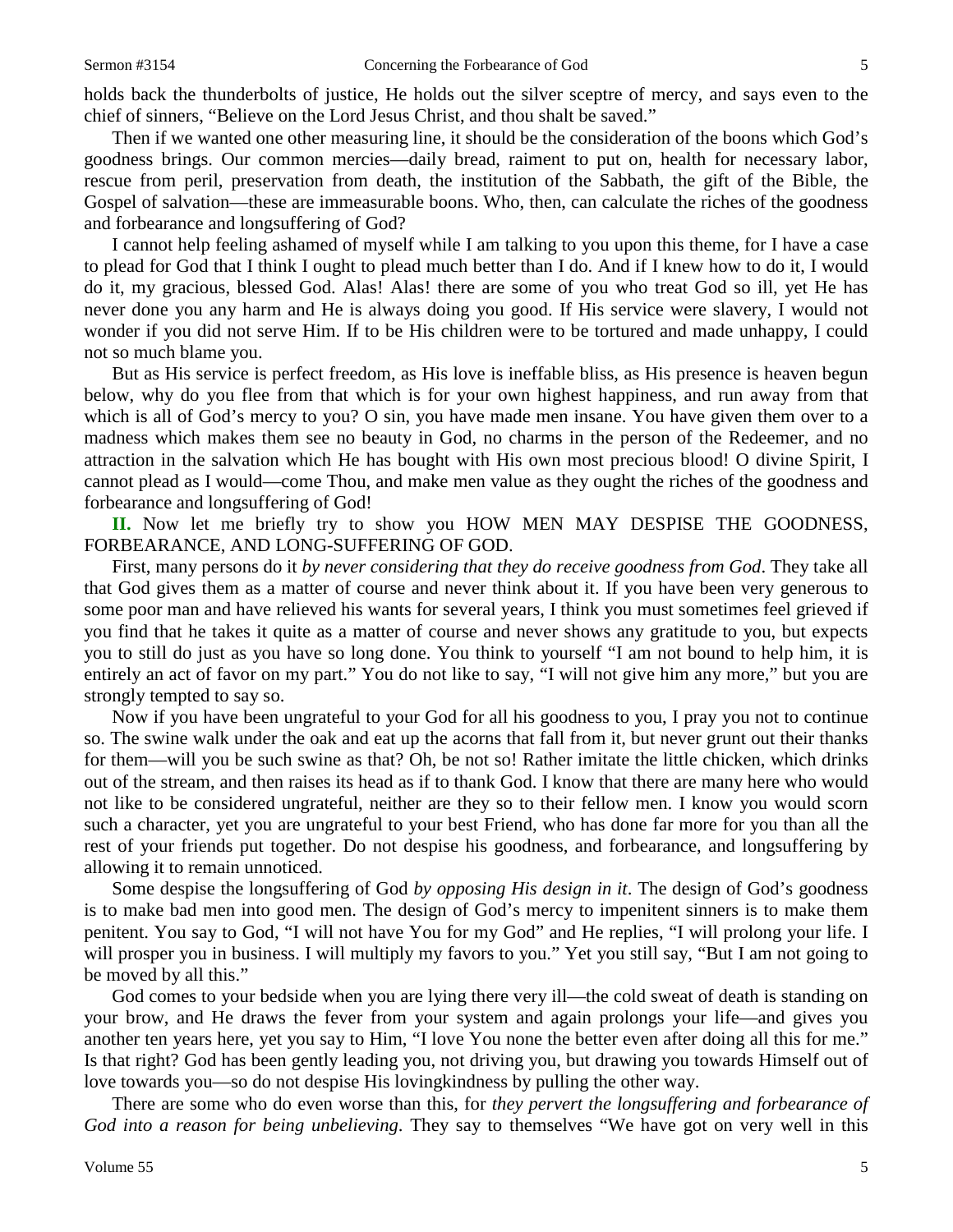world although we have never been religious. We have had a good time of it though we have never prayed. We have been raised up from sickness, though afterwards we never thought about religion anymore, so we may do as we like. God will not be angry with us, He will not stretch out His hand and smite us."

Ah! I know nothing that is more perilous to an ungodly man than to go on prospering. But whenever I meet with an ungodly man who is in great trouble, I have a hope that God has chosen that man unto eternal life and that therefore He will not let him go to hell, but puts bars and posts across the road to block the way to perdition. But as for the man who is prosperous though ungodly, in regard to whom every wind seems to be favorable to his ships, and every season gives him better crops than his neighbors have—and whose children are multiplied, and so on—do you know why God acts thus towards him? I can tell you.

I have heard of a Christian woman, who had a very wicked husband. He was a dreadful swearer and always opposed her in every good thing, yet she was the kindest wife that a man ever had. One night, or rather, early in the morning, as he sat drinking with his companions, he told them that he had a splendid wife, and that, if they were all to go home with him, even though it was two o'clock in the morning, if she had gone to bed, she would get up and prepare supper for them without showing the slightest sign of displeasure, but would, for his sake, wait upon them as if they were lords in the land.

They went to the house and the husband called for his wife, as she *had* gone to bed. She put on her clothes, and came down, and got ready such things as she had—and made them all welcome. They asked her why she was so kind to one who was so brutal to her, but she would not answer. Another day she said to her husband, when he asked a similar question, "I have prayed for you thousands of times and I have done all I can to bring you to the Savior. Yet there is a dreadful fear in my mind that you will be lost. I am afraid you will continue to sin against God and that you will be sent to hell, so I have made up my mind that I will make you as happy as you can be while you are here, for I fear that you will never have any happiness hereafter."

And I believe it is for the same reason that God lets wicked men get rich. "There," says the Lord, "they shall enjoy themselves while they can. I will give them these things while they are here, for the time will come when I can show them no pity, but my inexorable justice must drive them from all pleasure forever."

I think if there had been any true manhood in that man whom I have mentioned, he would have said to his wife, "Woman, do you feel like that towards me? Have you loved me so much and prayed for me so long, and have you put up with any inconvenience so that you may do me good? Then, at any rate, I will be unkind to you no longer and I will hear what these things are that you say will make for my peace." A sane man would talk like that—and if you are sane, I pray you now to heed what your God says to you.

This is how He put the case long ago and He might put it to you in the same way, "Hear, O heavens, and give ear, O earth! I have nourished and brought up children, and they have rebelled against me. The ox knoweth his owner, and the donkey his master's crib, but Israel doth not know, my people doth not consider."

Which of you would keep an ox or a donkey if it never served you in any way? Which of you would suffer even a dog to be in your house if it always flew at you when you came near it? Yet God has put up with you, His ungrateful creatures, for these many years. Will you never kiss the hand that feeds you? Are you more asinine than a donkey? Are you more of a beast than the ox itself is? Oh, may God deliver sinners from continuing such injustice to Him and such cruelty to themselves!

**III.** Now, lastly, LET US FEEL THE FORCE OF THE LEADING OF GOD'S GOODNESS, "the goodness of God leadeth thee to repentance."

It ought to be reason enough for our not despising God's goodness that *it is a very unjust thing to despise it*. I looked in classic history to see if I could find any parallel case to this between man and God—and I found one something like it.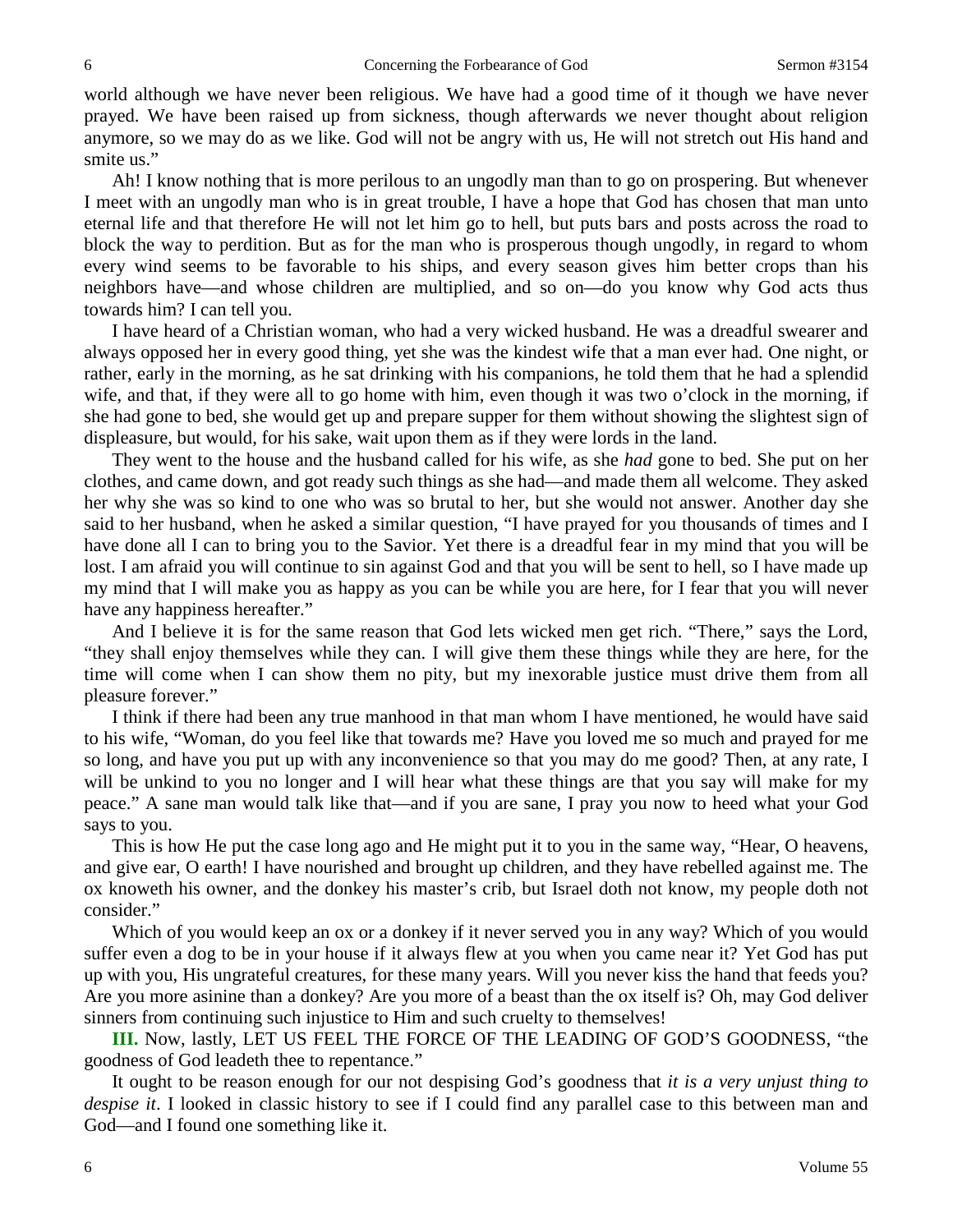In Alexander's day, a soldier who had been shipwrecked, was hospitably received by a certain person, who took him to his house, and fed and clothed him. But as soon as the soldier was able to get back to Alexander, he misrepresented the case with many falsehoods, and asked the great commander to give him the house of the man who had entertained him. When Alexander afterwards found out the ingratitude of the wretch who thus tried to deprive his host of his own house in order to get it for himself, he ordered him to be branded on the forehead so that he might be known everywhere as the ungrateful guest. But what branding iron and what coals of juniper shall ever be hot enough to brand the ungrateful being who was created by God, fed by God, put in the way of mercy, invited by grace—and yet remained ungrateful still?

Seldom is man so ungenerous to his fellow man as man is to his God. The very men who would scorn to rob their fellow men of a farthing, go on robbing God without compunction all their lives. Men who are scrupulously just in their dealings with their fellow merchants will persist in injustice to the God who created them. Why is this base conduct? Oh, I pray you, continue it not. I would, with tears in my eyes, entreat you to continue it no longer.

Are you not under great obligation to God? You know that He made you. Deep down in your soul there is a voice that says to you, "It is God who keeps you alive." You know that it is so. Then how can you imagine that the Creator and Preserver of all can be forgotten with impunity? Let me give you a text that will remind you how dangerous a thing it is to live in the neglect of God's goodness, "The wicked shall be turned into hell," (especially notice the next words), "and all the nations that *forget* God."

When I began to quote that text, you may have said to yourself "I am not wicked. I do not do anything outrageous." But listen again to the rest of the verse, "and all the nations that *forget"—*not the nations that swear, or blaspheme, or rebel against God—but "all the nations that *forget God*." "That is only one text," say you. Ah! but here is another and there are many like it, "How shall we escape if we"—what? "If we *neglect*"*—*that is all—it is only a matter of neglect, "if we *neglect* so great a salvation?"

Despising God by neglecting Him—despising Him by forgetting Him—this is a grievous kind of despising that will bring eternal ruin.

> *"Lord, do Thou the sinner turn! Rouse him from his senseless state; Let him not Thy counsel spurn, Rue his fatal choice too late!"*

It may seem to some of you, child's play to face this congregation, and to speak as I am now doing. But the Lord knows it is no child's play to me. I feel that I am accountable to God for all of you who, within a short time, will have to stand before my Master's judgment seat. And if at the last tremendous day, I were summoned to give an account of how I employed this opportunity of speaking to you, and if I should have to confess that I did not tell you plainly that the neglect of God would ruin you forever, if I should have to confess that I was cold and indifferent—as cold and indifferent as you now are—then *my*  soul would be crimsoned with *your* soul's blood.

But it cannot be, it shall not be so, for I do entreat you, by the living God and by the Christ who died to save sinners—by the certainty of death, by the certainty of judgment, by the splendors of heaven and by the terrors of hell—I do beseech you to consider the goodness and forbearance and longsuffering of God.

Turn ye unto Him with weeping and with supplication, and above all, turn to the Gospel as it is here declared, "Believe on the Lord Jesus Christ, and thou shalt be saved." Or to put it in Christ's own full way, "He that believeth and is baptized shall be saved; but he that believeth not shall be damned."

The Lord bring you all to simple faith in Jesus Christ His Son, then to obedience to Christ in the matter of baptism—and then may He preserve you by His grace until life's latest hour, never again to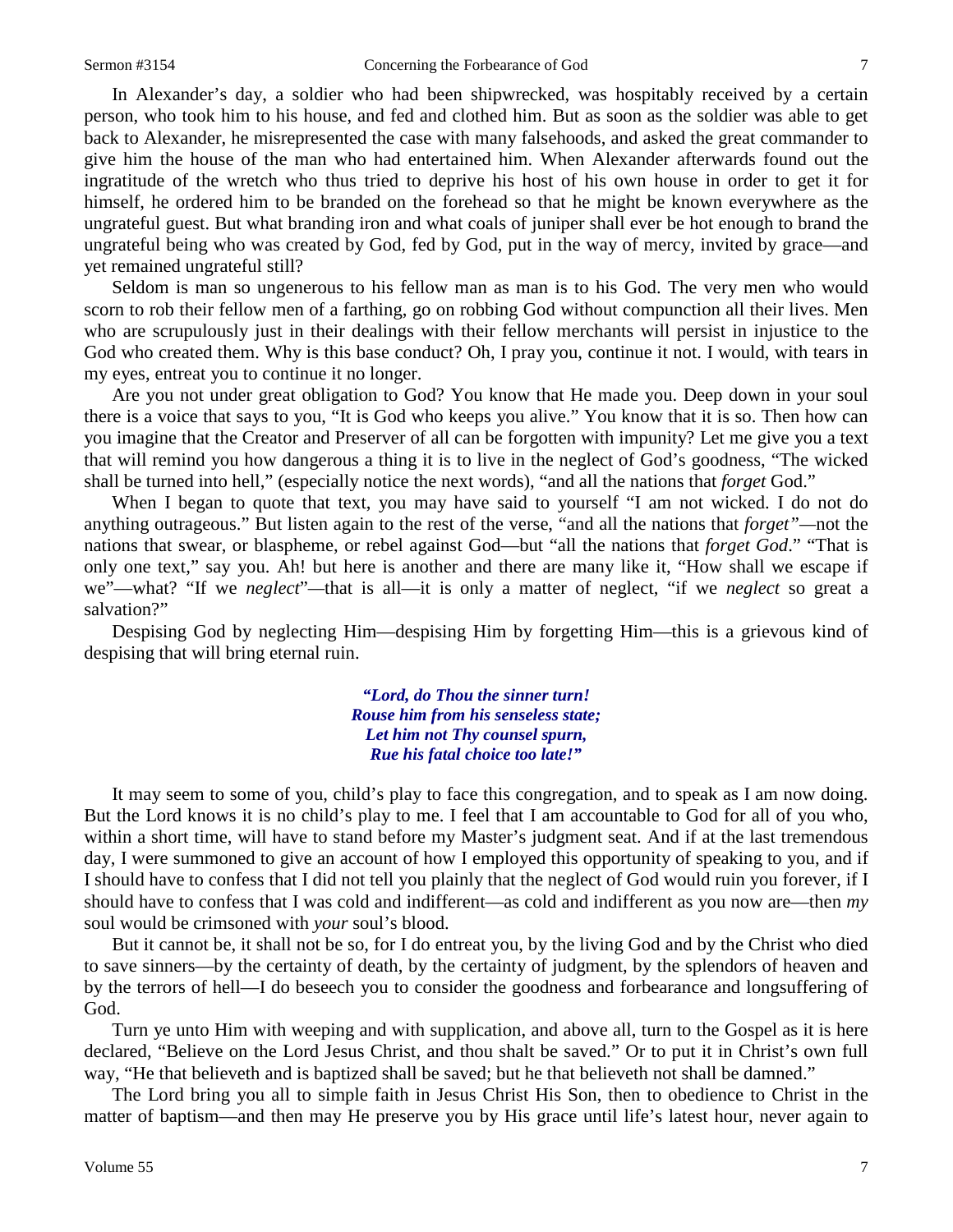despise, but forever to adore the goodness, and forbearance, and longsuffering of God, for His dear name's sake!

#### **EXPOSITION BY C. H. SPURGEON**

### *ROMANS 4 AND 5:1-2*

**Romans 4:1.** *What shall we say then that Abraham our father, as pertaining to the flesh, hath found?* 

What blessings did really come to Abraham, the father of the faithful? What is the nature of that covenant of grace which God made with him?

**2.** *For if Abraham were justified by works, he hath whereof to glory; but not before God.* Certainly, before God, Abraham neither gloried nor yet was justified by his works.

**3.** *For what saith the scripture?*

That is the question for us always to ask, "What saith the scripture?"

**3.** *Abraham believed God, and it was counted unto him for righteousness.*

There is no doubt about that point, for in Genesis 15:6 we read, "He believed in the LORD; and he counted it to him for righteousness."

**4.** *Now to him that worketh is the reward not reckoned of grace, but of debt.* 

He gets what he earns, what he deserves to have. What he receives is "not reckoned of grace, but of debt."

**5-8.** *But to him that worketh not, but believeth on him that justifieth the ungodly, his faith is counted for righteousness. Even as David also describeth the blessedness of the man, unto whom God imputeth righteousness without works, saying, Blessed are they whose iniquities are forgiven, and whose sins are covered. Blessed is the man to whom the Lord will not impute sin.*

So then it seems that the blessings of salvation come to men through faith and not through their own efforts—not as the reward of merit, but as the simple gift of God's grace.

**9.** *Cometh this blessedness then upon the circumcision only, or upon the uncircumcision also?*

Is this blessing entailed upon the natural seed of Abraham alone, or is it for others besides the Jews? **9-10.** *For we say that faith was reckoned to Abraham for righteousness. How was it then reckoned? when he was in circumcision, or in uncircumcision? Not in circumcision, but in uncircumcision.*

If you turn again to Genesis 15:6 and then to 17:10, you will find that Abraham was justified by faith before the rite of circumcision was instituted. The blessing came to him "not in circumcision, but in uncircumcision."

**11-12.** *And he received the sign of circumcision, a seal of the righteousness of the faith which he had yet being uncircumcised: that he might be the father of all them that believe, though they be not circumcised; that righteousness might be imputed unto them also: and the father of circumcision to them who are not of the circumcision only, but who also walk in the steps of that faith of our father Abraham, which he had being yet uncircumcised.*

The vital question is not, "How were we born?" or "What rites and ceremonies have been practiced upon us?" but "Do we believe in God? Have we true faith in God's Word? Are we trusting our souls to the keeping of God's Son?"

**13.** *For the promise, that he should be the heir of the world, was not to Abraham, or to his seed, through the law, but through the righteousness of faith*.

The law was promulgated on mount Sinai four hundred years after the covenant of grace was made with Abraham, the father of believers, and so made with all believers, for they are his true seed, and God has entered into a covenant of grace and salvation with them.

**14-15.** *For if they which are of the law are heirs, faith is made void, and the promise made of none effect: because the law worketh wrath: for where no law is, there is no transgression.*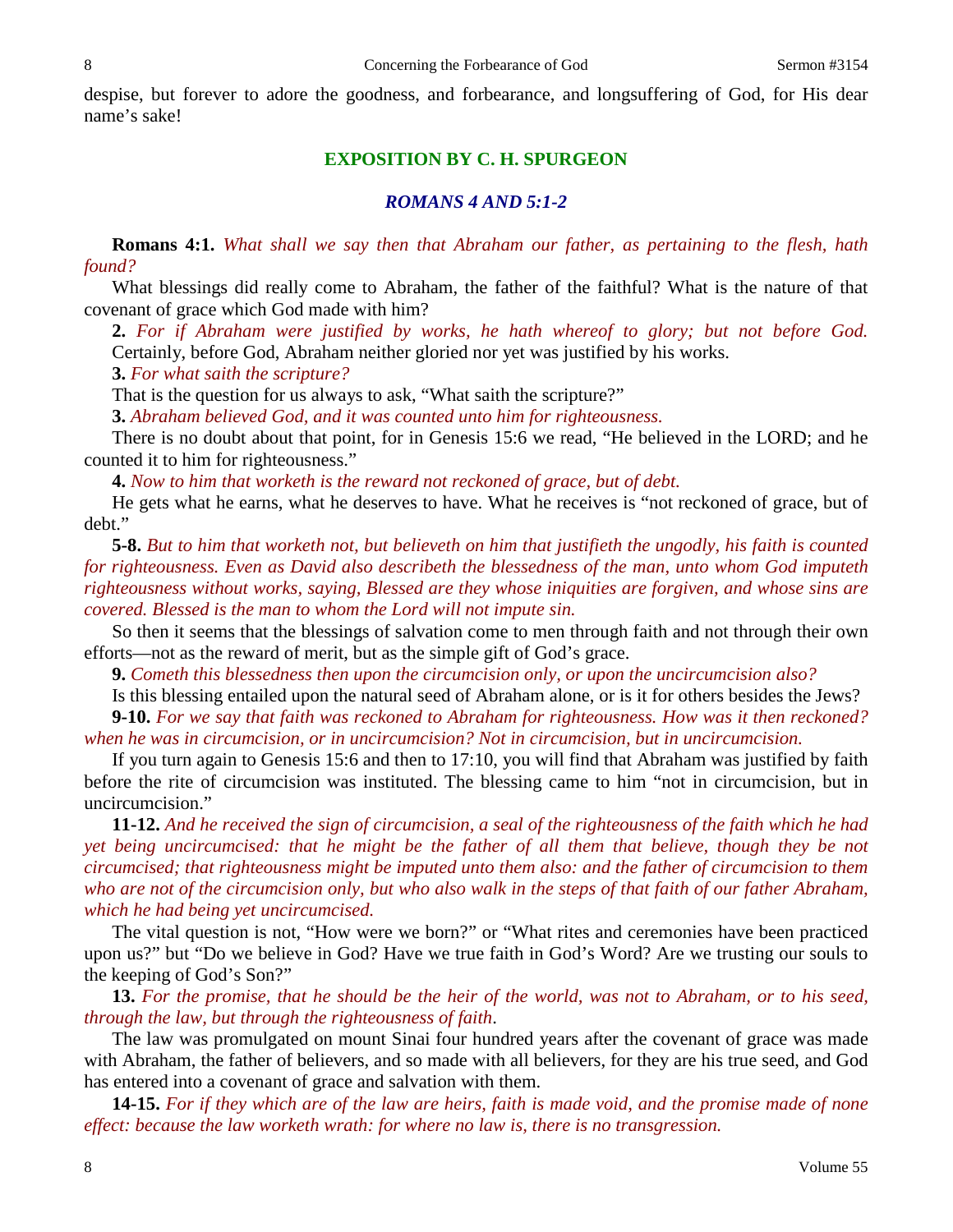So that the law is not for justification, but for condemnation. It is the law that reveals sin and that shows sin to be sin—so men can never become right with God by the law.

**16.** *Therefore it is of faith, that it might be by grace,* [See sermons #1347, How is Salvation Received? and #2159, The Holdfasts of Faith] *to the end the promise might be sure to all the seed;*

That is, to all believers, who are the true seed of Abraham. He is the father of the faithful and if you are one of the faithful, he is your father. And the covenant which God made with Abraham and his seed was made with you, and on your account, if you are indeed a believer in the Lord Jesus Christ.

**16-22.** *Not to that only which is of the law, but to that also which is of the faith of Abraham; who is the father of us all, (as it is written, I have made thee a father of many nations,) before him whom he believed, even God, who quickeneth the dead, and calleth those things which be not as though they were. Who against hope believed in hope, that he might become the father of many nations, according to that which was spoken, So shall thy seed be. And being not weak in faith, he considered not his own body now dead, when he was about an hundred years old, neither yet the deadness of Sara's womb: he staggered not* [See sermons #733, Unstaggering Faith and #1367, Strong Faith] *at the promise of God through unbelief; but was strong in faith, giving glory to God; and being fully persuaded that, what he had promised, he was able also to perform. And therefore it was imputed to him for righteousness.* 

O soul, if you are like one who is dead, if you are devoid of all strength, and grace, and savor—if you can but believe in God who can quicken the dead, if you will but trust your soul in the hands of Him who is able even to raise dry bones out of their graves, and make them live—your faith shall be imputed unto you for righteousness! Your faith is that which shall justify you in the sight of God, and you shall be "accepted in the beloved."

Oh, what marvels faith works! This is the root-grace—all manner of good things spring from faith but there must be faith as the root if there are to be other graces as the fruit. Do your God the honor to believe Him—to believe that He cannot lie—to believe that He has never promised what He is not able to perform. If you will do that, it is clear that you are one of Abraham's seed, and the covenant made with Abraham was made with you also.

**23-25.** *Now it was not written for his sake alone, that it was imputed to him; but for us also, to whom it shall be imputed, if we believe on him that raised up Jesus our Lord from the dead; who was delivered for our offences, and was raised again for our justification.* [See sermon #2357, The Two Pillars of Salvation]

See the great object of saving faith? Christ, once dead, has been raised from the dead—and if you would be saved—you must rely upon the crucified and risen Savior. If you thus believe that Jesus the crucified is the Christ of God, the anointed Messiah and Redeemer, you prove that you are born of God. And if you trust yourself to the risen and glorified Christ, you have risen in Him and you shall rise to be with Him forever and ever.

**Romans 5:1.** *Therefore being justified by faith, we have peace with God through our Lord Jesus Christ.* [See Sermon #1456, Peace—A Fact and A Feeling]

My friend, are these words true concerning you? Can you put your finger on this verse and say, "This is true of me, 'Therefore being justified by faith, we have—I have—peace with God through our Lord Jesus Christ<sup>1</sup><sup>7</sup>? We who have believed in Jesus enjoy that peace—a deep, profound calm is upon our spirit whenever we think of God. We are not afraid of Him, We are not afraid to meet Him even on His judgment seat. "Being justified by faith, we have peace with God." Have you peace with God? Are you sure that you have it? If not, perhaps you are not justified by faith, for that is the root of it. "Being justified by faith, we have peace with God through our Lord Jesus Christ."

## **2.** *By whom also we have access by faith into this grace wherein we stand, and rejoice in hope of the glory of God*.

This is a golden staircase—justification brings peace, and peace brings access into this grace wherein we are established. And then comes the joy of hope—and that hope fixes its eye on nothing less